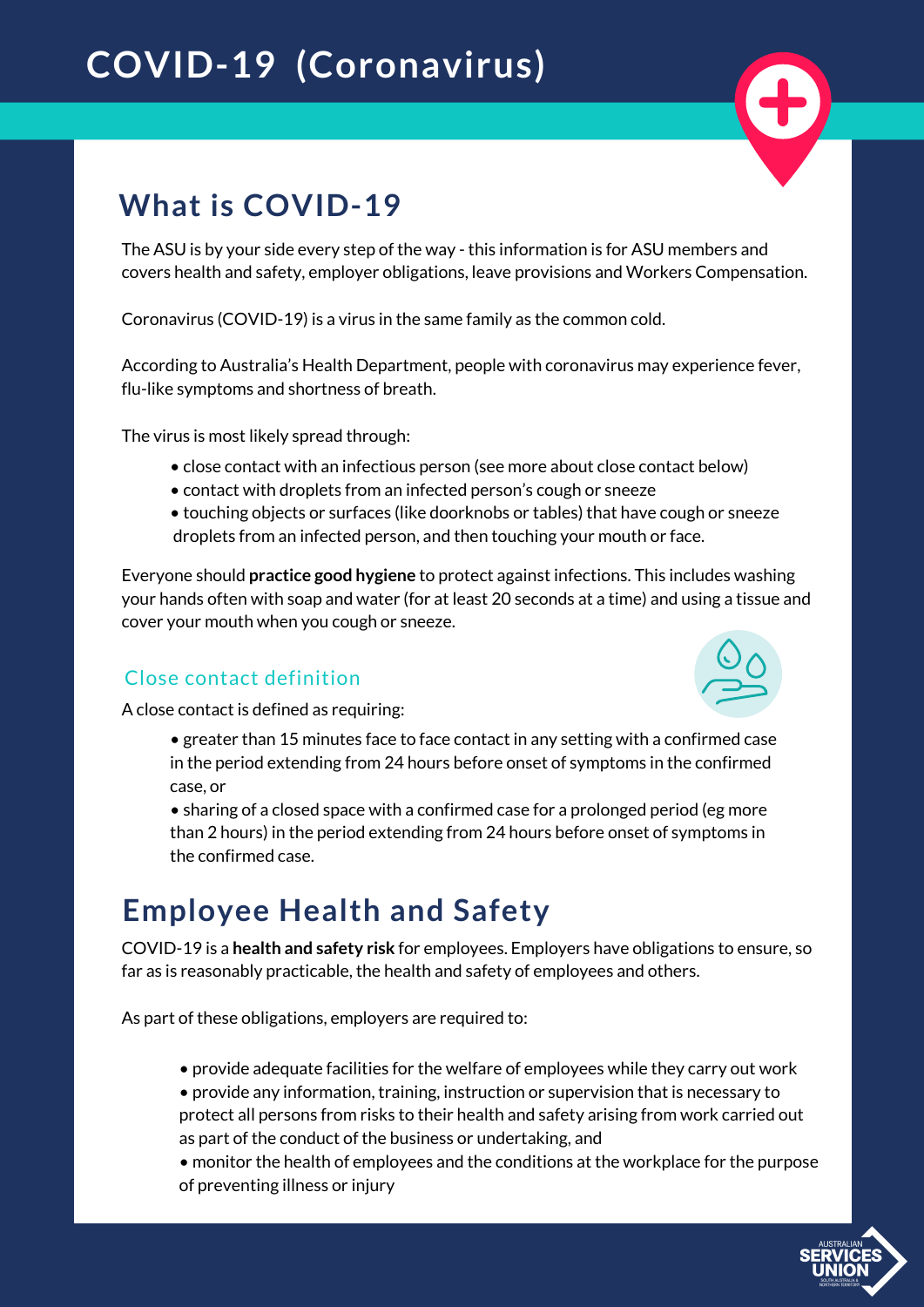

### **Employee Health and Safety continued**

These obligations can be implemented by employers to protect employees against COVID-19 in the following ways:

- Employers should ensure that the workplace is **regularly cleaned** and that hard surfaces are cleaned with disinfectant
- Employers should make it easy for everyone in the workplace to practice good hygiene through the **provision of water, soap and/or hand sanitisers**, rubbish disposal for tissues, hand towels and tissues
- Employers should provide information, training and support and local measures for infection control including:
	- appropriate hygiene,
	- social distancing and isolation,
	- remote working arrangements where practicable and appropriate

#### **Employers should provide information about:**

- what to do if people are feeling unwell
- what to do if a suspected case or a person with COVID-19 has been in the workplace
- how to report any concerns in a way that encourages employees reporting and ensures they are not discriminated against or suffer any adverse consequences.

**Employers are required to consult with employees in relation to health and safety issues.** If you have not been consulted or if you are concerned that your employer does not have adequate measures in place to address the risks of employees contracting COVID-19, you should contact the ASU on 08 8363 1322.

### **Leave entitlements**

#### Personal / carer's leave

Full and part-time employees who can't come to work because they are diagnosed with COVID-19 can take paid personal/carer's leave. If an employee needs to look after **a family member or member ofthe employee's household** who is sick with with COVID-19, or suffering an unexpected emergency, the employee is also entitled to take paid personal/carer's leave.

Casual employees are entitled to two days of unpaid carer's leave per occasion. Full and part-time employees can take unpaid carer's leave if they have no paid sick or carer's leave left. An employee must give their employer evidence of the illness or unexpected emergency if their employer asks for this.

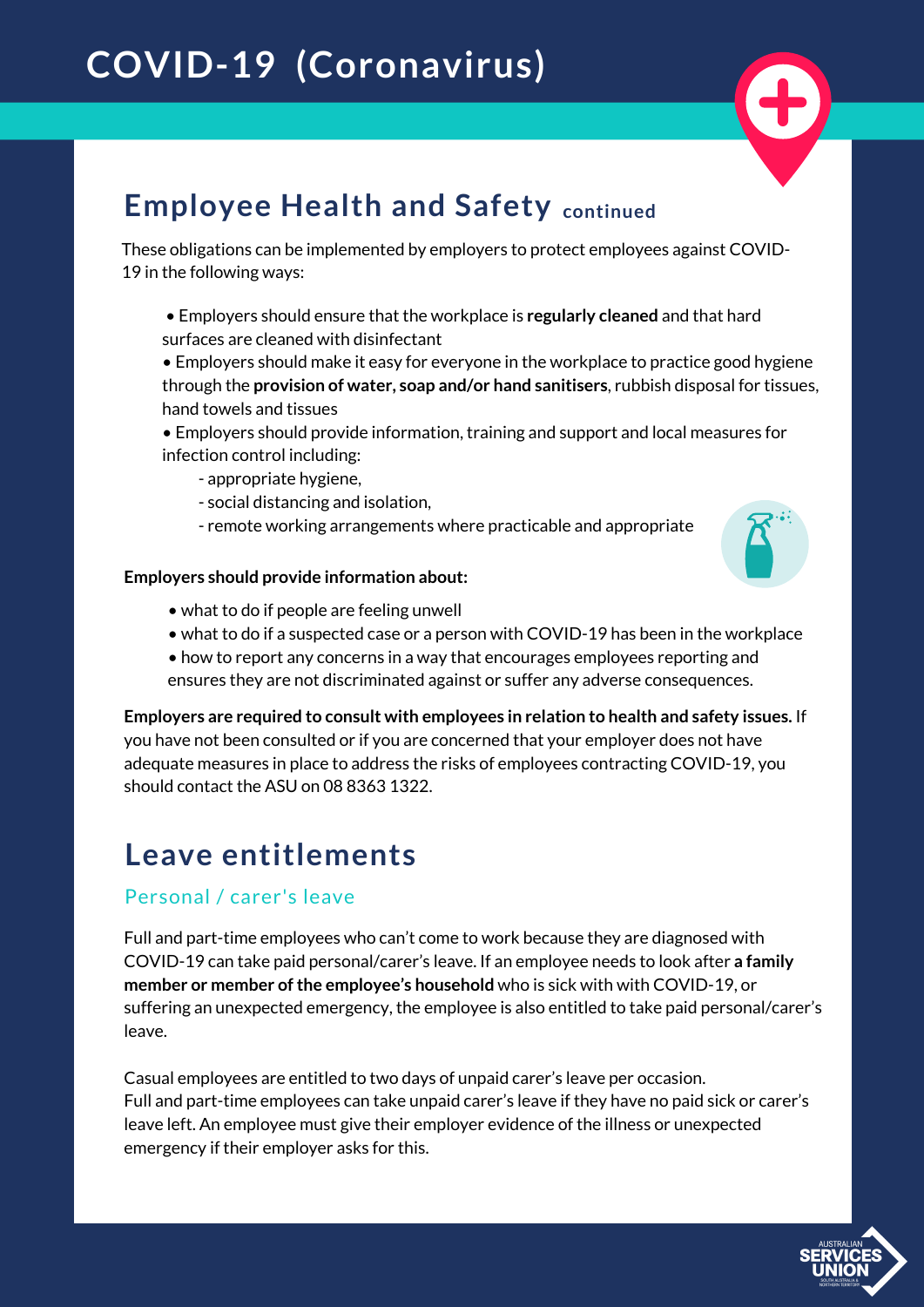# **COVID-19 (Coronavirus)**



### **Leave entitlements continued**

#### Payment for employees who are required to self isolate

There are four circumstances in which employees who are not sick are required to selfisolate and not attend work:

• If you have been in close contact with a confirmed case of COVID-19, you must selfisolate for 14 days from the date of your last contact with that person. This includes close contact within the 24 hours before the person became unwell.

• From midnight Sunday 15 March, people entering Australia from any overseas country - including Australian citizens - must self-isolate for 14 days from their date of entry.

• From 4pm Tuesday 24 March, people crossing borders into the Northern Territory must self-isolate for 14 days from their date of entry. There are also strict requirements for essential workers such as health and community services workers wanting to enter remote Aboriginal communities, with everyone expected to self-isolate for 14 days before travelling into communities. More information can be found about this online www.coronavirus.nt.gov.au/travel/designated-areas-and-remote-communities

• From midnight Sunday 29 March, people crossing borders into South Australia must self-isolate for 14 days from their date of entry. There are some exclusions for essential workers that can be found at www.covid-19.sa.gov.au/emergency-declarations/crossborder-travel



#### **Employees should not have to dip into their own leave to fund periods of self-isolation.**

This is why all unions are calling upon the Australian Government to legislate for ten days paid "special leave". There should be a minimum of two weeks pay for all workers, permanent, casual and contract, who are forced to either self-isolate as a result of the COVID-19 pandemic or where there is a genuine business downturn or shutdown as a result of the pandemic.

There should also be the ability for workers to **negotiate additional paid leave** on a case by case basis.

If an employee has a **reasonable concern** that they will be exposed to a known case of COVID-19 at work through close contact and the employer has not put in place steps to mitigate the risk of the employee contracting COVID-19 (by for example provision of appropriate personal protective equipment (PPE), the employee would have the **right to cease work**. In these circumstances the employee would be paid until it is safe for the employee to resume work.